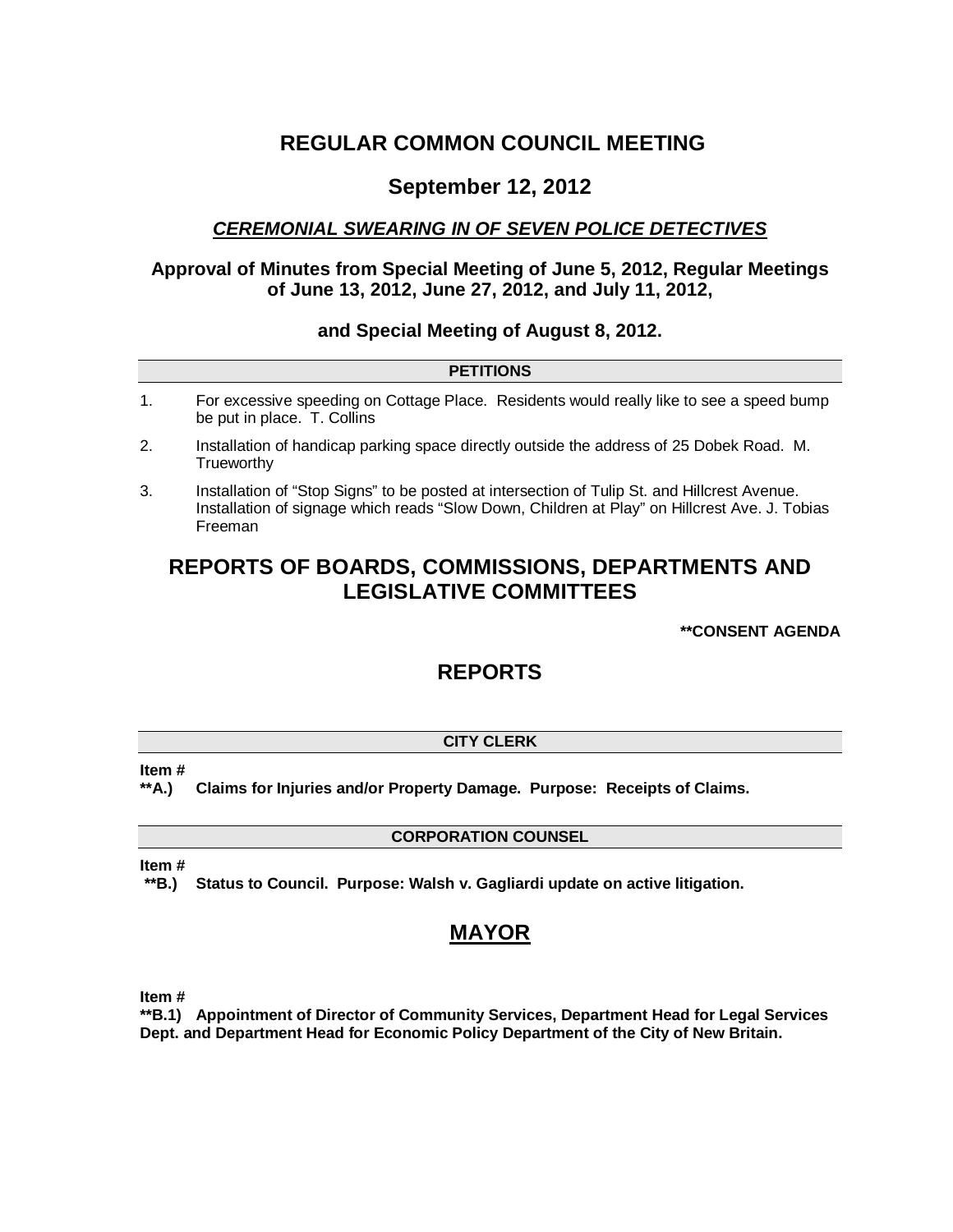**\*\*B.2) Naming of the Roadway within Pinnacle Park. Purpose: "Alton Brooks Way".**

#### **FINANCE/PURCHASING DIVISION**

#### **Item #**

**\*\*C.) Emergency Purchase Order. Purpose: Replacement of Entire Rear Tandem Suspension on Ladder #1 requested by Fire Department.** 

#### **Item #**

**\*\*D.) Cooperative Purchasing. Purpose: Vehicle Emergency Lighting and Equipment for New Britain Police Dept.**

#### **Item #**

**\*\*E.) Cooperative Purchasing. Purpose: Mailing Machine Lease for Central Administration.** 

# **Item #**

**\*\*F.) Cooperative Purchasing. Purpose: Land Record Vault Shelving for the Town Clerk Office.**

#### **Item #**

**\*\*G.) Public Bid No. 3692. Purpose: Security Appliance Firewall System for Public Safety Telecommunications Department.**

#### **Item #**

**\*\*H.) Public Bid No. 3694. Purpose: Emergency Procurment Report – Upgrade of the AVAYA S8700 System for Public Safety Telecommunications Department and City Hall Departments.**

#### **Item #**

**\*\*I.) Public Bid No. 3693. Purpose: Multi-Monitor Video Adapters and Related Equipment for Public Safety Telecommunications Department.**

#### **Item #**

**\*\*J.) Public Bid No. 3688. Purpose: Crack Sealing of Bituminous Pavement of Various City Streets for Public Works Dept.**

#### **Item #**

**\*\*K.) Public Bid No. 3680. Purpose: Unleaded Gasoline for Public Works Department.**

## **Item #**

**\*\*L.) Public Bid No. 3691. Purpose: Enterprise Switches for Public Safety Telecommunications Department.**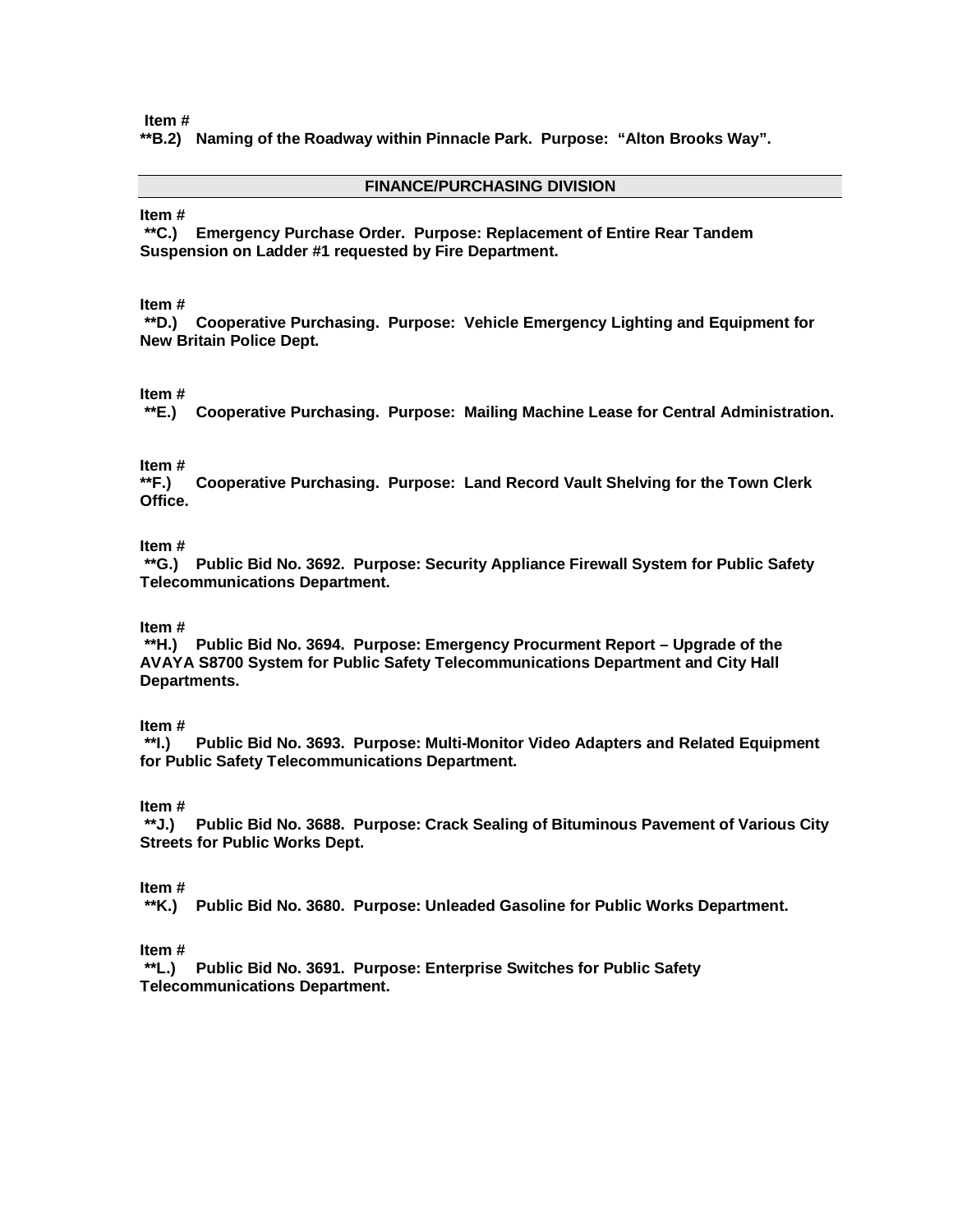**\*\*M.) Public Bid No. 3672. Purpose: Maintenance and Repairs of Elevators located in various city locations and Modernization of Elevators at Badolato and Szczesney Parking Garages for Department of Property Management.**

#### **Item #**

**\*\*N .) Public Bid No. 3676. Purpose: Rental of Construction Equipment for Public Works Department.**

#### **Item #**

**\*\*O.) Public Bid No. 3689. Purpose: New 4x4 Pickup Truck for New Britain EMS.**

#### **Item #**

**\*\*P.) Public Bid No. 3690. Purpose: Emergency lighting and Miscellaneous Equipment for the 4x4 Pickup Truck for New Britain EMS.**

#### **Item #**

**\*\*Q.) Public Bid No. 3629. Purpose: Repairs and Preventive Maintenance to the Szczesny Parking Garage.**

#### **Item #**

**\*\*Q.1.) Emergency Purchase Order. Purpose: Video Wall for Public Safety Telecommunications Department. (Informational Report Only)**

## **POLICE DEPARTMENT**

**Item #31790**

**\*\*R.) "No Trucks" signs at upper and lower entrance to Russwin Rd. Purpose: Voted to approve request.** 

#### **Item #31791**

**\*\*S.) Excessive speeding and drag racing on Lincoln St. and "STOP" sign be placed at intersection of Lincoln and Garden St. Purpose: Voted to deny this request.**

#### **Item #31822**

**\*\*T.) Install "Handicap Parking" sign on Clinic Dr. front of or near Apt. #123 of Candlewood Apartments. Purpose: Voted to deny this request.**

#### **Item #31892**

**\*\*U.) Excessive speeding on Glen St. between Monroe St. and Buell St. Purpose: Increase speed enforcement as resources allow. No formal action by Board is required.**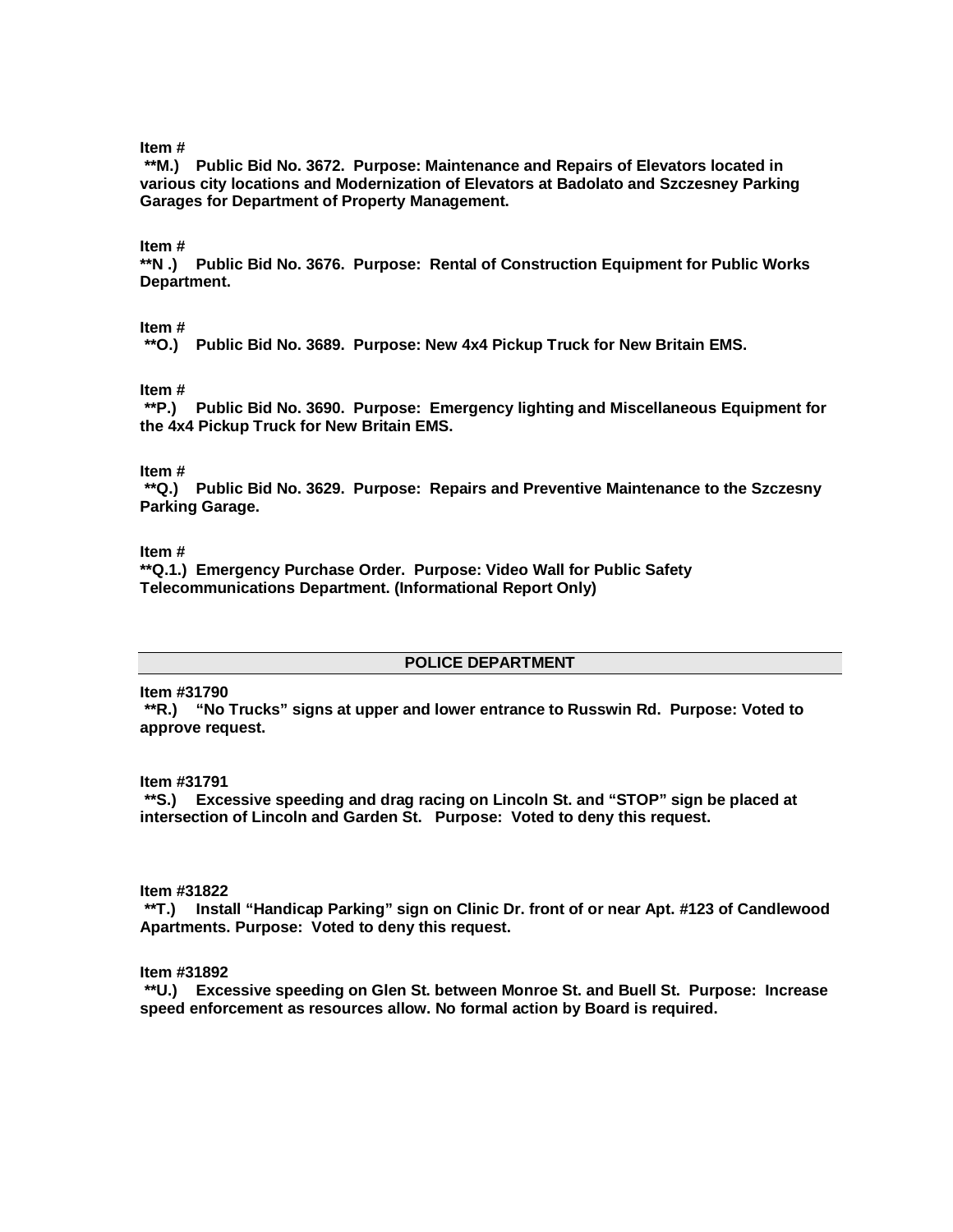**\*\*V.) Install "No Parking" signs on south side of Russwin Rd. opposite Overhill Ave. Purpose: Voted to deny this request but a new center stripe will be added.** 

**Item #31916**

**\*\*W.) Install guardrail in front of 793 East St. Purpose: Referred to Public Works Dept. for review and action.** 

**Item #31917**

**\*\*X.) Install speed bumps on portion of Commonwealth Ave. between Farmington Ave. and Eddy Glover Blvd. Purpose: Voted to await results of speed survey from Acting City Engineer and Traffic Safety supervisor.**

**Item #31918**

**\*\*Y.) Monitor speeding on Alexander Rd. Purpose: Officer will conduct speed enforcement at various times of day/day of the week.** 

**Item #31919**

**\*\*Z.) City Traffic Division place sign banning tractor trailers and box trucks on Wynola Ave. Purpose: Voted to deny this request.**

**Item #31956**

**\*\*Z.1.) Install "No Outlet" sign at corner of Walsh St. and Rackliffe Drive. Purpose: Voted to approve this request.**

**Item #31958**

**Z.2.) Install "Stop" signs at intersection of North St. and Spring St. Purpose: Voted to approve this request.**

## **TAX COLLECTOR**

**Item #**

**Z.3.) Tax Abatements, Corrections and Refunds.**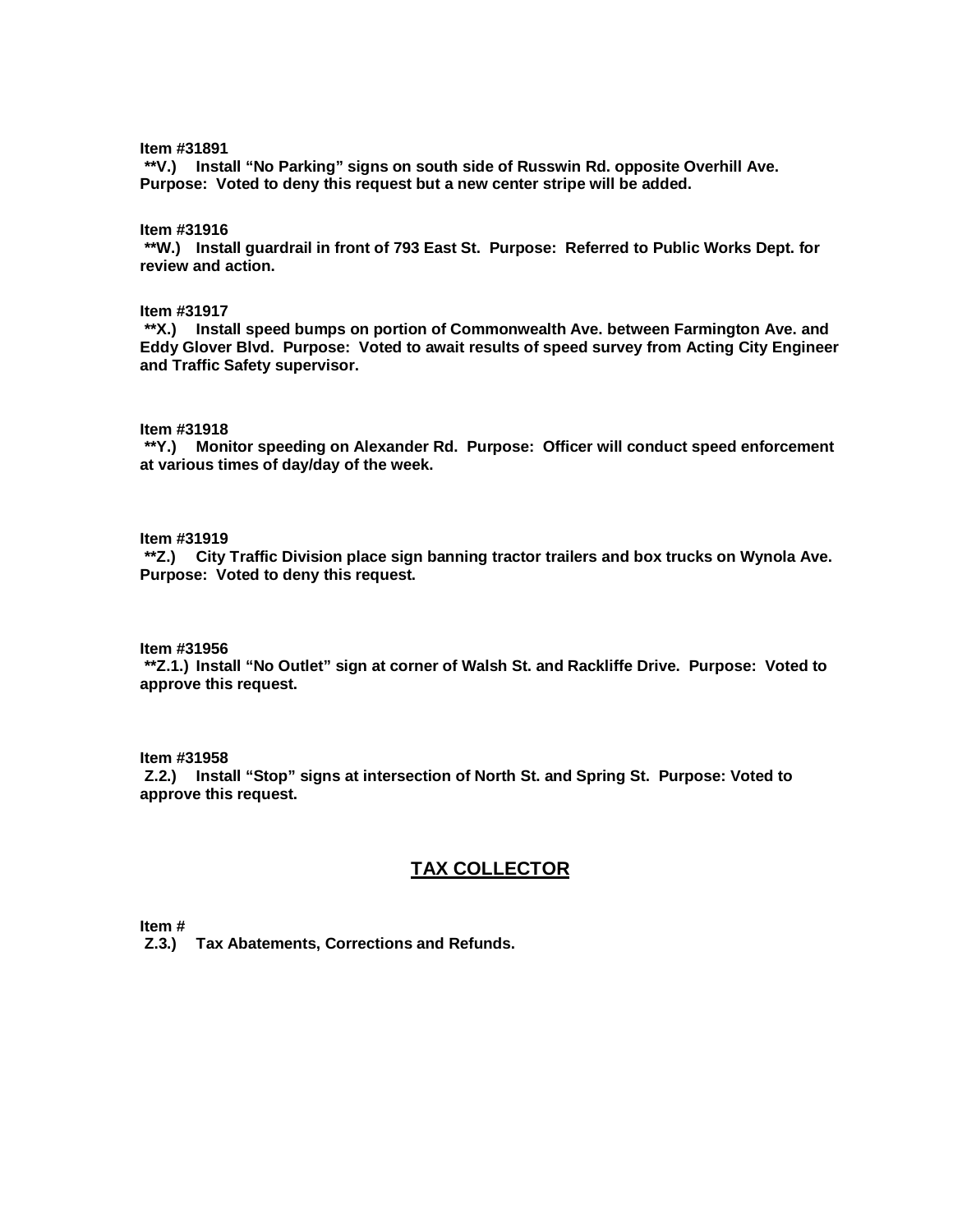#### **COMMITTEE ON ADMINISTRATION, FINANCE AND LAW**

**Item #31915**

**Z.4.) Article IV – Section 16-80 of the Code of Ordinances be amended. Purpose: Carrying Concealed Weapons.**

#### **Item #31985**

**Z.5.) Section 2-872(a) of the Code of Ordinances be amended. Purpose: Qualifications;Salary; Chief of Police.**

**Item #31986**

**Z.6.) Section 22-12 of Article 1 of Chapter 22 of the Code of Ordinances be amended. Purpose: City designated as rehabilitation area for purpose of deferral of increase in assessment.** 

# **RESOLUTIONS BACK FROM COMMITTEE**

#### **Item #31915**

**1.) Article IV – Weapons Section 16-80 of the Code of Ordinances be amended. Purpose: Carrying deadly or dangerous weapons prohibited; carrying of a pistol or revolver allowed with an active permit. W. Pabon, J.Tobias Freeman**

**Item #31985**

**2.) Amend Chapter 3, Article XV, Personnel Department, Division 7, Qualifications; Department Heads Section 2-872(a). Purpose: Qualifications; salary; chief of police to enlarge pool of applicants for position of Chief of Police. C. Carlozzi, Jr.**

**Item #31986**

**3.) Section 22-12 of Article 1 of Chapter 22 of the Code of Ordinances be amended. Purpose: City designated as rehabilitation area for purpose of deferral of increase in assessment. D. DeFronzo, M. Trueworthy**

# **NEW RESOLUTIONS**

**Item #**

**4.) FY13 General Fund Budget Transfers and Amendment. M. Trueworthy**